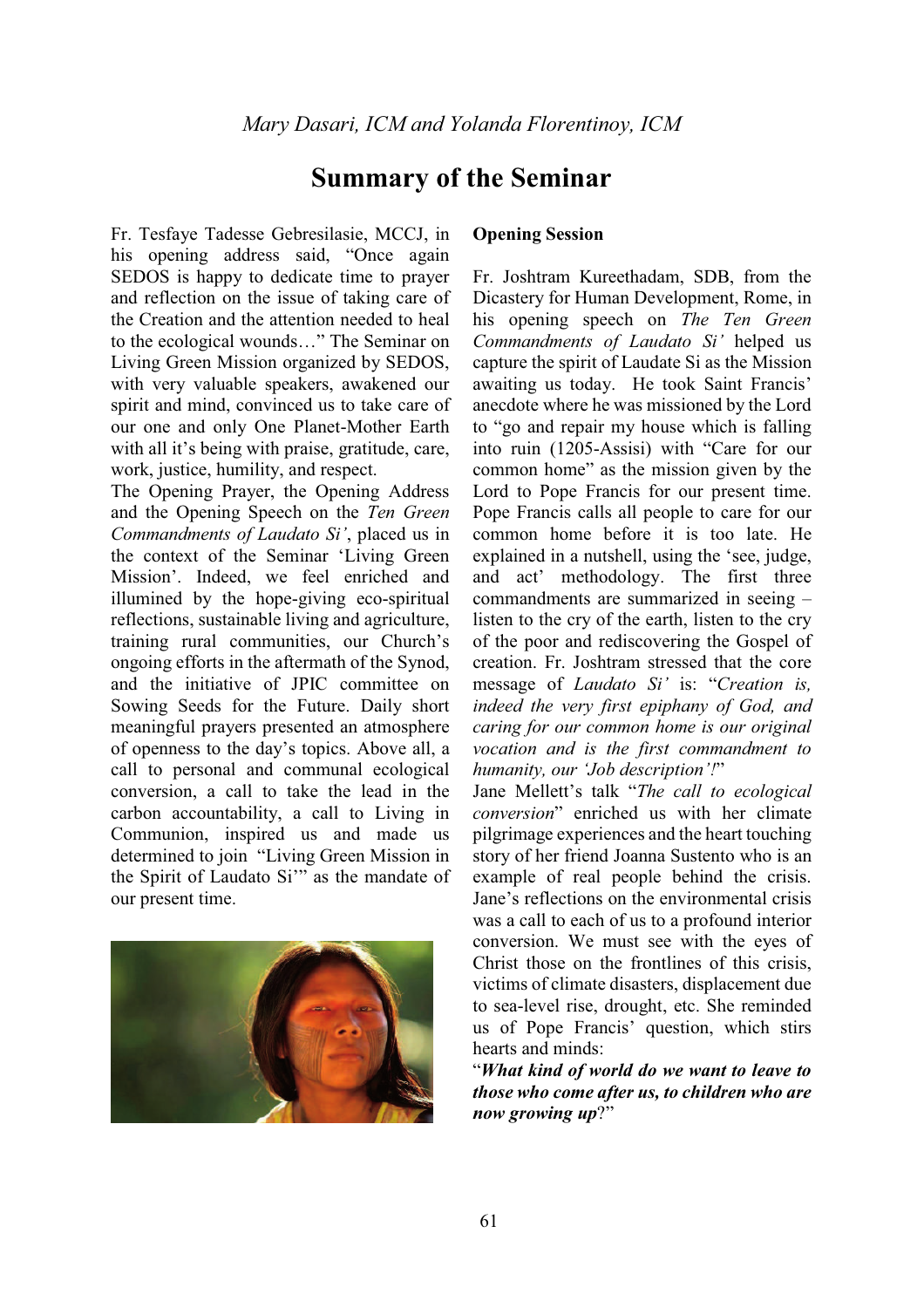#### **Education Aspect**

Fr. Petero Matairatu, SM presented 'The *Practices and Principles of Tutu Rural Training Centre'* in Fiji. He shared with us their enormous efforts, to bring up the young people to be self-employed farmers with dignity. They train young farmers, single women, farming couples to practice traditional farming, constructing their own houses, to build up their own livelihood through various village courses and to give rural adult non-formal education. It was amazing to see their growing self-confidence and their joy at harvesting the fruits of their labor through applying what they have learned. The commendable work of Fr. Petero and his co-brothers are an inspiration.

Second session was on "Loving Sister Earth". Fr. Brian Grogan, SJ, led us into deeply reflect on Ecological Mourning and our response. It is an invitation, as Fr. Brian said, to explore together the dimensions of Ecological Mourning to integrate it into Living Green Mission. On a daily basis, the media presents the disasters. Disasters can lead to a great outpouring of creative energy, but also to anxiety, desolation, depression, paralysis and fatalism. He asked us: *Does the spirituality of Finding God in All Things include Finding God in Ecological disaster? If yes, how do we find God in them?* 

Fr. Brian gave some historical examples of the failure to mourn. Firstly, we must allow the disturbing reality of ecological disaster to enter our soul deeply. Secondly, with a deeper realization of what is wrong, we can cultivate a deeper love of Creation. Loving and mourning go hand in hand. Redemptive mourning arises only when we realize that in the ravaging of Nature, part of our very being is lost, because we are part of Nature. This ecological mourning must be honest: 'We have sinned!' And we place each disaster trustingly in the Father's hands and to intercede to change human hearts, to make good what is not good, and to bring about the universal restoration that is promised (*Acts* 3:21). Indeed, the silent reflection helped us to be in touch with the core of our being.



Sr. Helen Grealy shared their 'Loving Sister *Earth Movement*' of Ireland. 'Loving Sister Earth' is their humble attempt to live 'green mission'. Their aim is to foster a movement of prayer and care for our Common Home to be rooted in our own sacred ground and carried by our people. A deep prayer involves entering the transformative inner journey and bringing about harmony between body, mind, feelings, and spirit.

The more inner harmony we experience, the more we can contribute to the harmony of our world. It may encourage people to explore the native wisdom in our own area more fully and learn how that can contribute to our green mission of today. Our relationship with God and each other will be a pulsating powerful energy of pure love being poured out on our bio-diverse universe. Sr. Helen shared with us some beautiful Irish prayers on nature.

#### **Day 3**: **Sustainability Aspect.**

Prof. Yvan Brakel explained the effort the engineering faculty of the Catholic University of Louvain, Belgium, is making to take the lead in carbon accountability and sustainability. He described through examples, how a sustainable infrastructure can play an essential role in offering vital services to communities being improved of their quality in the protection of environment. Infrastructures are urgent. Climate change is destroying the life of the planet. This situation cannot improve unless the world realizes and achieves the climate objectives. The infrastructure plays a vital role by providing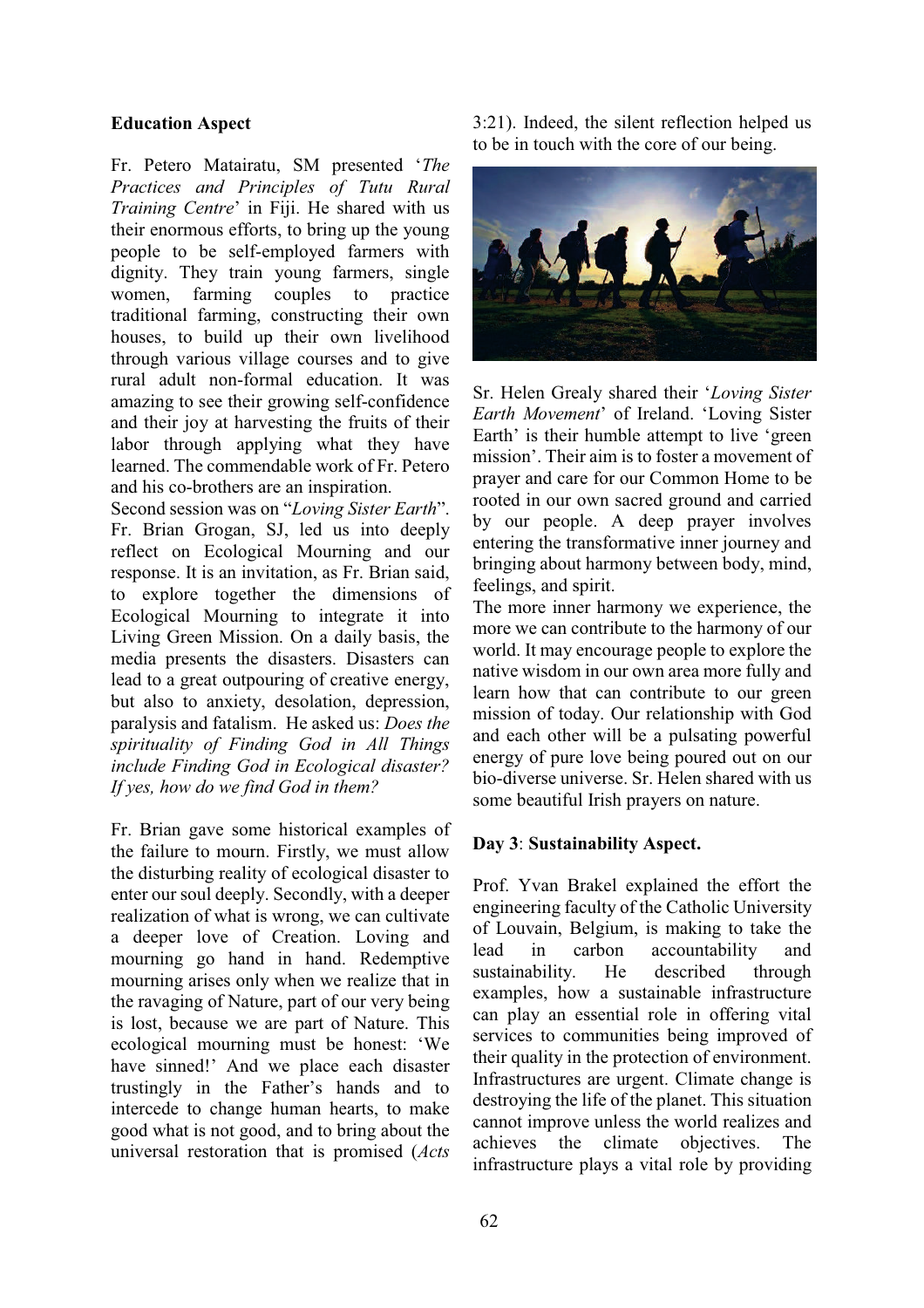services; firstly, as guardians of the modern development.

The presentation with videos helped us to see how bamboos can be used in place of cement constructing bridges or other constructions. Prof. Yvan emphasized that deteriorated or destroyed materials can be recycled instead of buying new things, especially in the constructing a house.

Fr. Richie Gomez, MSC, presented on Ecological living and agriculture for indigenous peoples. Fr. Gomez used the methodology of "SEE  $-$  DISCERN  $-$  ACT" for our better hermeneutical understanding and a more balanced interpretation. Fr. Gomez presented; "We are in One Boat of globalization. We have no choice but to continue our journey being in the boat of capitalistic, consumeristic, commercialistic, materialistic and profit-driven community". The adverse impact of climate change on the farmers has already effected their day-to-day hardship. For more than three decades, we use the method of modern farming (*Green Revolution*) which is based on chemical products. This became conventional for massive production, worldwide. Surplus products from First World countries under International Free Trade Agreement resulted in the Philippines becoming the dumping ground of surplus food and non-food products. Endless production, consumption, and the pursuit of profit, in the name of economic growth, progress and development have become the most cherished goals of the modern economy. But the end goal should be the well-being of people and the integrity of the Planet Earth. Local production should be appreciated and given importance. If production and consumption, money, and economic growth damage nature and exploit people then such economic activities must be stopped at once. Fr. Richie gave a clear recent picture of rice harvest situation in the Philippines.

Fr. Gomez shared the inspiring and impressive core values and principles for the well-being of farming communities:

- Love- Shared- Blessing Academy
- ² *Sapat na* (Enough) Principle
- Care for the Environment (*Laudato Si*<sup> $'$ </sup>) - Zero Waste or Best Green Practices and 9R's
- Back to Basic, Simple Life-Style
- Natural Sustainable Farming

As an action, The *Center for the Poor* is working closely with the Department of Agriculture, other NGO's, individual farmers, fisher folks, and Indigenous People tribes/communities, in order to preserve organic seeds not dependent on chemicals.

Ezrah Schraven closed the day with her encouraging sharing on the lessons we can learn from the corporate world regarding the importance of taking care of our "ecological" footprint". As missionaries we too should take care of the Creation, not because we have to, but because the People of God are in dire need and because it is not right to spoil this beautiful world by our unlimited desires.

## **Day 4: Spirituality Aspect**

We had a deeply inspiring reflection on *"What hope for a small blue planet*" by Fr. Brian Grogan, SJ, and the profound personal experiences of Fr. Amado L. Picardal, CSsR, on ³*Deep Relationality: Living in Communion*" with God, self, and one another.

Father Brian led us through reflections exploring the six reasons for hope drawn from the divine order of things. He pointed out that God is a God of Life, and His glory is the human person fully alive. The main reason for hope for our future is the Spirit-led change of heart being shown in the current 'ecological conversion' of so many people. The richness of the Christian tradition must strengthen our hope and liberate our energies to protect our Common Home. Because Christian hope is not wishful thinking or naïve optimism: it comes from God and is focused on God and it is founded on God's interventions in human history. God is Almighty and great, but God is also God the God of small things. We live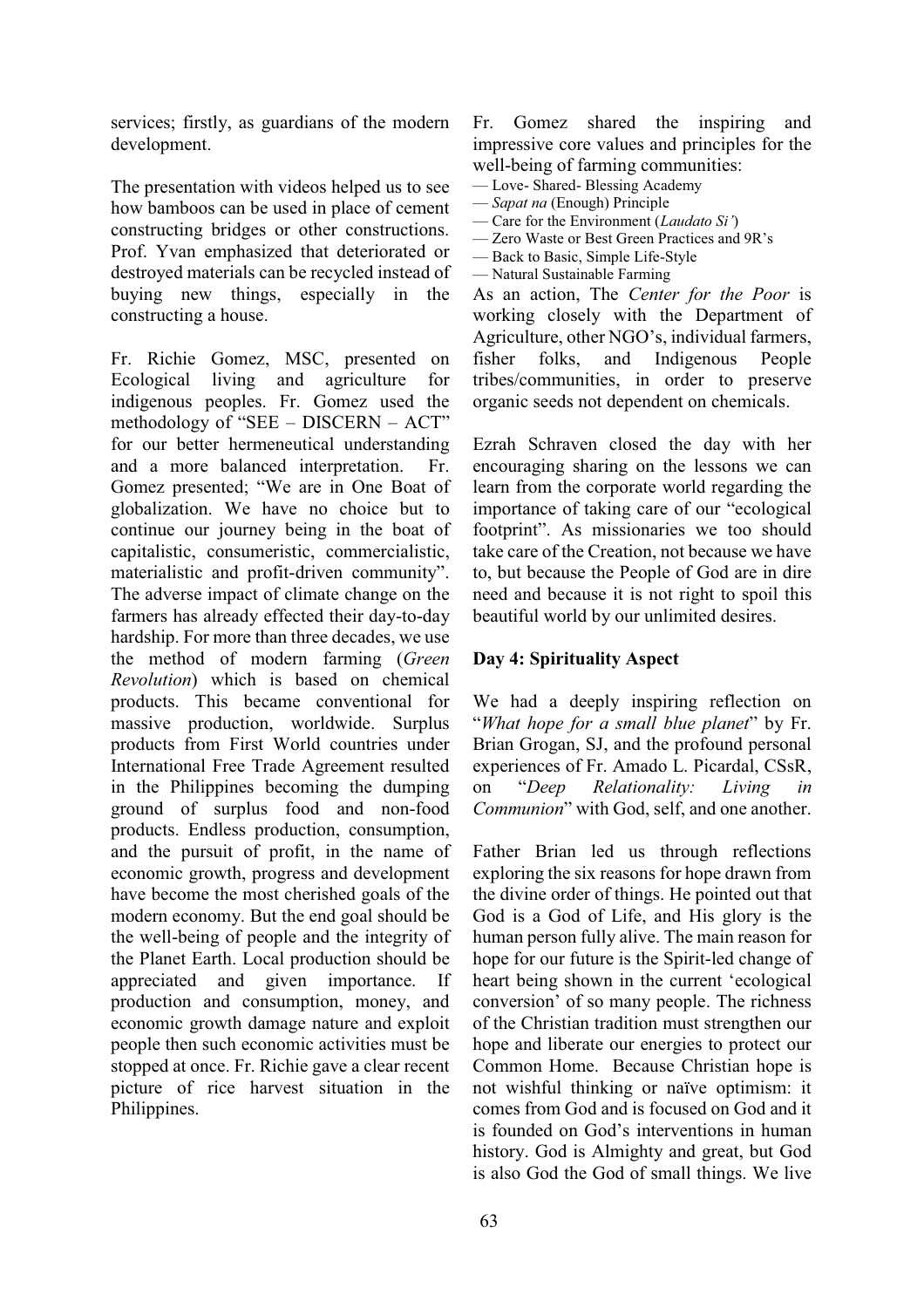small lives and our efforts to protect our world may seem small and futile  $-$  such as conserving water when washing, avoiding plastic, saving foxes, growing herbs in a window-box. Small though these gestures may be, they are rich in God's sight.

Another reason for hope for our planet is the divine command: 'Go! The simple divine command, 'Go!' rings out across the Scriptures when things are at their lowest, and when that command is obeyed divine power swings into action. In the course of time, when our time boundaries melt away, what was past will be present again, including every detail of Nature. In this perspective, everything worthwhile, beautiful and meaningful, everything that constitutes the richness of human life, is being transferred to the divine order of things even as our lives go by and will be for our communal enjoyment, human history, Creation, and we ourselves will glow with transfigured meaning.

Fr. Amado L. Picardal, CSsR, led us into *'Deep Relationality: Living in Communion'.* His presentation focused on the spirituality of communion, in the light of the Laudato Si. He shared his experience of ecological spirituality as a three-fold communion: Communion with others, with nature and with God. He emphasized that everything is interconnected, interrelated, and that all live within a web of relationships as Pope Francis echoes in *Laudato Si'*, "Human life is *grounded in three fundamental and closely intertwined relationships: with God, with our neighbor and with the earth itself*' (n. 66) as the heart of integral ecology. His experience reflected his closeness to the Divine amidst natural wonders during his pilgrim with fellow pilgrims.

He also explained another aspect with regard to the rupture of the three-fold communion. These three vital relationships have been broken, both outwardly and within us. This rupture is sin.... The harmony between the Creator, humanity and creation as a whole was disrupted by our presuming to take the

place of God and refusing to acknowledge our creaturely limitations. This in turn distorted the mandate to "have dominion" over the earth. As a result, the originally harmonious relationship between human beings and nature became conflictual (cf. Gen).

# **Day 5: Closing session**

Sr. Sheila Kinsey, from the JPIC desk of UISG/USG, shared on 'Sowing Seeds for the *Planet*'. In the first part of her presentation, she introduced the main role of the JPIC. It is to transform the world in the spirit of the Gospel; to promote justice and care for the integrity of creation; to listen to the poor and vulnerable, and support their voice, and advocate for human rights for all persons, and the importance of a life imbued with the loving presence of Christ. Our relationship with Christ can be the source of creating new ways of being compassionate to comfort our fragile world.

*Sowing seeds for the future*: Sr. Sheila referred the biblical parable of the mustard seed in Matthew 13:3-8. The tiny mustard seed shows that great things grow from the smallest of beginnings. Just like the mustard seed, the ideas of *Laudato Si'* must be scattered everywhere so that they might flower in the hearts, minds, and souls of as many people as possible. The USG/UISG members are also encouraged to coordinate their congregational efforts with Sowing Hope for the Planet. The *Laudato Si' Action*<br>*Platform* provides a framework for *Platform* provides a framework for responding to the urgency of the ecological crisis, enables like-minded partnerships and provides critical planning. She also shared the JPIC Agenda and future plans.

As the closing speech for the Seminar, Fr. Augusto Zampini Davies from the *Dicastery for Human Development*, Rome, spoke of the Church's new pathways for integral ecology in the aftermath of the *Synod for the Pan-Amazon Region*. Fr. Augusto explained the Social, Cultural, Ecological, and Ecclesial dreams for the Amazon Region. It is however also applicable to where we live. Fr. Augusto outlined an action plan to realize these four